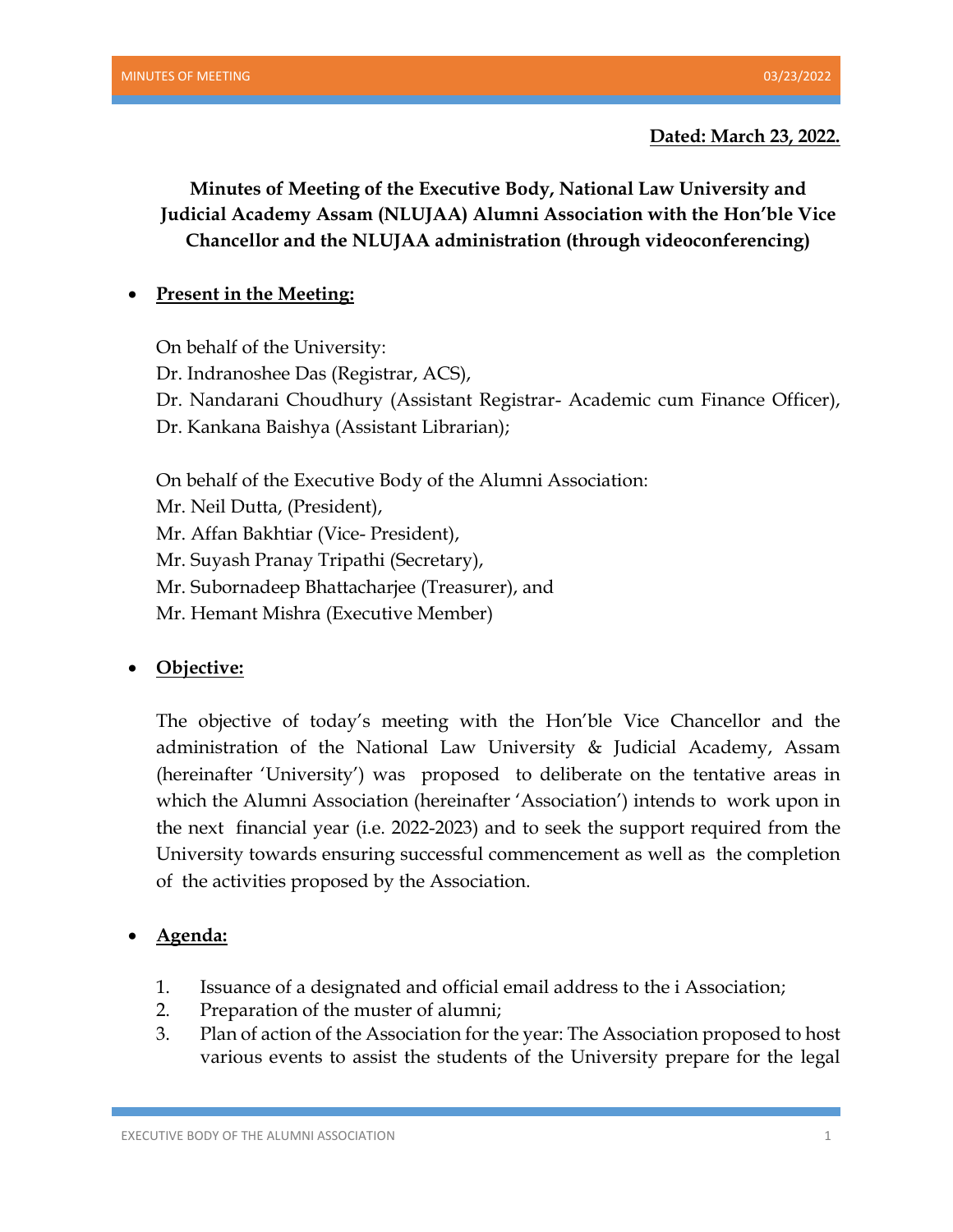profession and other related, career opportunities. A brief summary of the events proposed for this upcoming financial year to be discussed.

- 4. Incorporation of the Association as a society or trust.
- 5. Access to finance.

## • **Order of Business:**

- 1. Meeting begins at 05:20 P.M.
- 2. Dr. Indranoshee Das (ACS, Registrar) addresses the meeting and informs about the Vice Chancellor's absence from today's meeting for the reasons of being occupied, due to arrival judicial officers (guests) on the University Campus. Dr. Das requests the President of the Association, Mr. Neil Dutta, to address the agendas proposed for the meeting on behalf of all members of the Association;
- 3. Mr. Neil Dutta, President, addresses the meeting, discussing in detail, the envisaged works deliberated upon by the Association to be undertaken in the upcoming (financial) year including plan of action of the Association for the year; the Association proposes to host various events to assist the students of the University better prepare for the profession as well as related career opportunities; proposed activities to be undertaken, include but are not limited to, hosting mentorship programs, regular Alumni Talks, lectures to be conducted for the students by subject experts & working professionals (including alumni of the University), workshops, internship(s) and placement(s) related assistance to the students and an Alumni meet are put forth by Mr. Dutta, on behalf of the Association;
- 4. Mr. Dutta requests the University administration to prepare & provide access to finances, muster of alumni and to provide a liaison officer to engage with the activities of the Association; Mr. Dutta further put forth his request to the administration to provide the members of the Association with official email addresses. Mr. Dutta also informs that the Executive Body of the Association has already completed the draft constitution of the Association and is deliberating whether to incorporate a 'society' or a 'trust' as for the incorporation proceedings of the Association is concerned.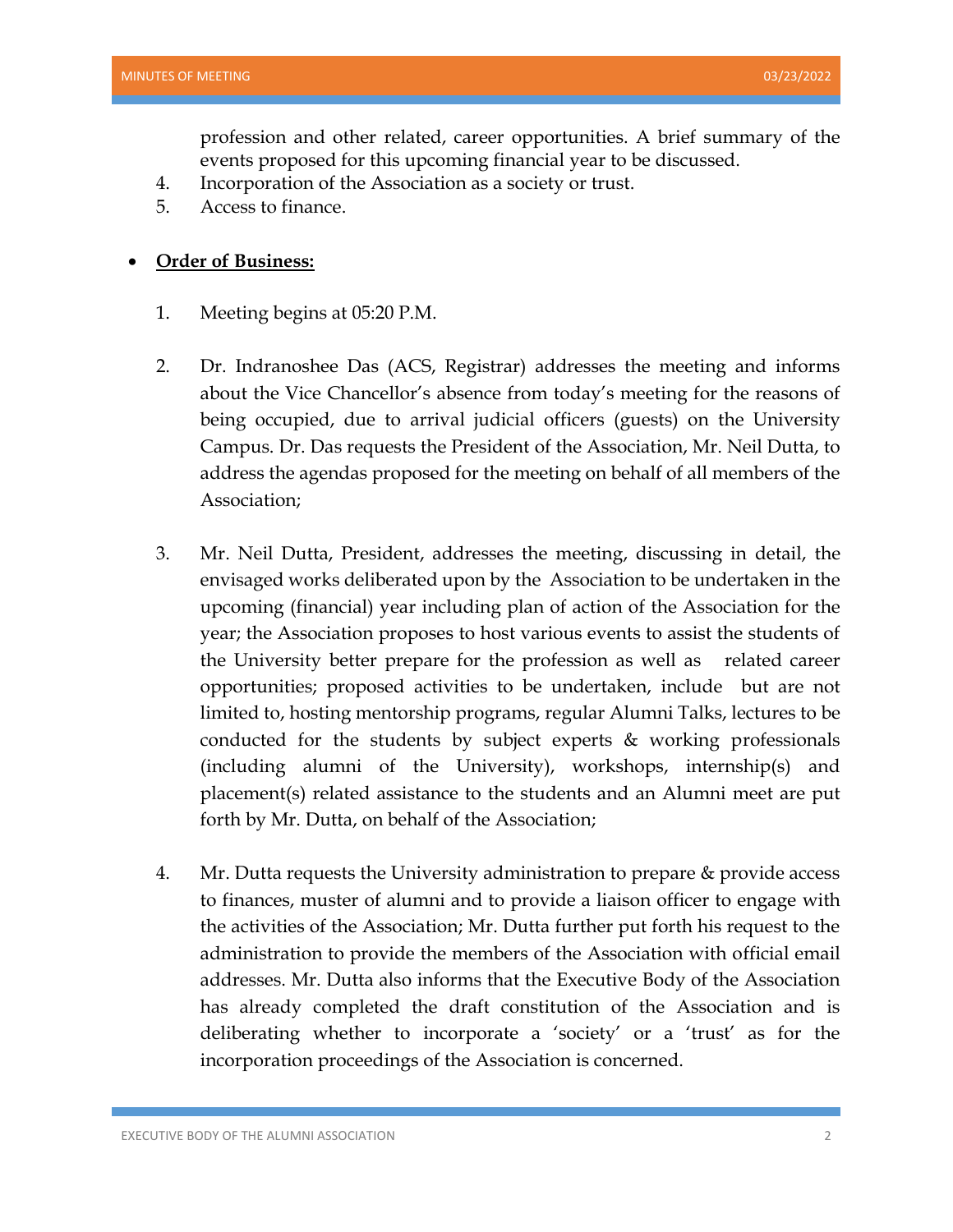- 5. Dr. Das informs that agenda numbers 1, 3, 4 and 5 will be addressed by Dr. Nandarani Choudhury, whereas agenda number 2 will be addressed by Dr. Kankana Baishya.
- 6. Dr. Choudhury informed Mr. Dutta and members present in the meeting that the University has already issued the Association with e-mail IDs through the University's IT Department; information (in detail) is proposed to be sent to Mr. Dutta via e-mail;
- 7. Dr. Choudhury further shows her appreciation and support towards the proposed activities envisaged to be undertaken by the Association and requests Mr. Dutta to provide an estimate for budgetary allocation towards such activities for necessary approval from the University's statutory bodies;
- 8. Dr. Choudhury also requests the Association to table the proposed registration process of the Association in the form of a society or trust to completion at the earliest and invites a written opinion of the Association on whether the registration of the Association in the form of such society or trust would be more conducive; Dr. Choudhury assures complete support by the officials of the University to the Executive Body as regards the incorporation of such society or trust;
- 9. Dr. Choudhury agrees with Mr. Dutta, in principle, about the events to be undertaken by the Association for the upcoming financial year (2022-2023) and also discusses about the assistance of Association required for the internship(s) and placement(s) of incumbent students of the University;
- 10. Dr. Choudhury further enquires about the status of the draft constitution of the Association to which Mr. Dutta responds in the affirmation, while iterating that the completed draft text of such constitution will be shared with the University administration, at the earliest. Dr. Choudhury informed that the draft constitution, post submission, will be tabled in the upcoming General Body meeting of the University for necessary approval.;